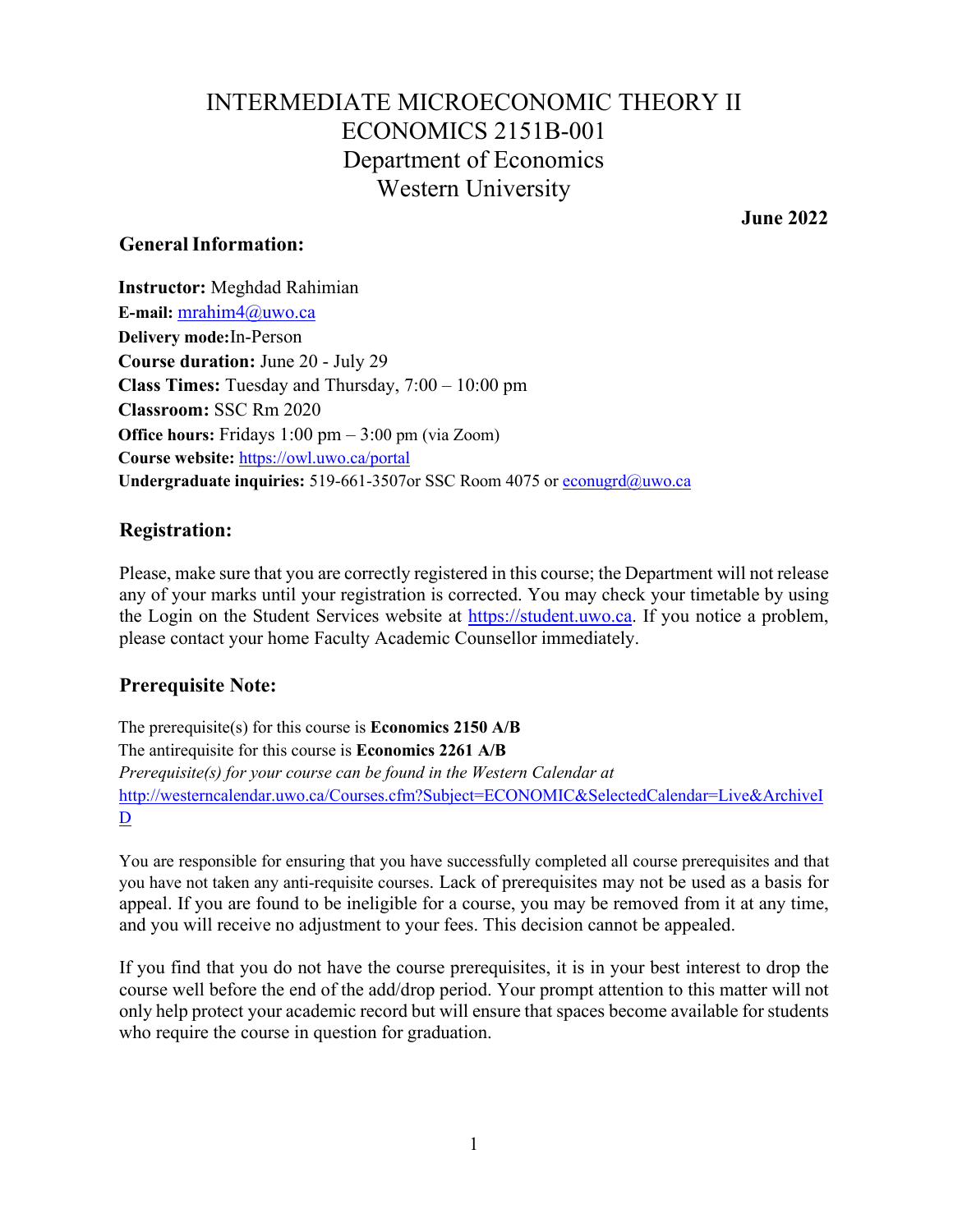# **Course Objectives:**

 market. We will use the microeconomic tools of constrained optimization, equilibrium analysis, and comparative statics to discuss firms' behavior under imperfect competition market structure. This course will explain firms' output and pricing decisions in an imperfectly competitive Moreover, I will introduce the Game Theory and its applications in microeconomic models in the next step. In the end, I will provide an insight into general equilibrium analysis.

# **Course Learning Outcomes:**

After completing the course successfully, you will be able to:

- Derive the price and output of a profit-maximizing monopolist.
- Obtain the monopsonist's profit-maximizing conditions
- Explain how a firm with market power can capture more surplus by price discrimination
- Compute the equilibrium of oligopoly firms.
- Illustrate the short-run and long-run equilibrium graphically in monopolistic competition.
- Describe a Nash equilibrium.
- Solve for the Nash equilibria in static, repeated, simultaneous-move, and sequential games.
- Distinguish between partial equilibrium analysis and general equilibrium analysis.

# **Textbook(s) and Course Materials:**

D. Besanko and R. Braeutigam, Microeconomics, 6th edition, John Wiley, and Sons Inc., 2020

Below is the link for the **ebook** version that the students can purchase through the BookStore's website:

[https://bookstore.uwo.ca/textbook-](https://bookstore.uwo.ca/textbook)

search?campus=UWO&term=N2021&courses%5B0%5D=001\_UW/ECO2151B

I strongly recommend purchasing the e-book, as it contains several interactive practice quizzes, learning-by-doing exercises, and audio-enabled sections.

# **Communication:**

- All details on upcoming assignments, quizzes and tests are announced in the class. You must attend the classes.
- You should check the course OWL site every regularly for new materials.
- • You can email me your questions and concerns, I will reply to your email as soon as I can.

# **Course Schedule (Tentative):**

- The course contains six weeks, from June 20 to July 29.
- We will cover five chapters (chapters 11 -14 and 16) of the textbook in this course.
- I will upload notes and problem set with answers for each chapter.
- weeks, a couple of days before exams. • I will upload practice quizzes, graded, and feedback automatically by OWL every two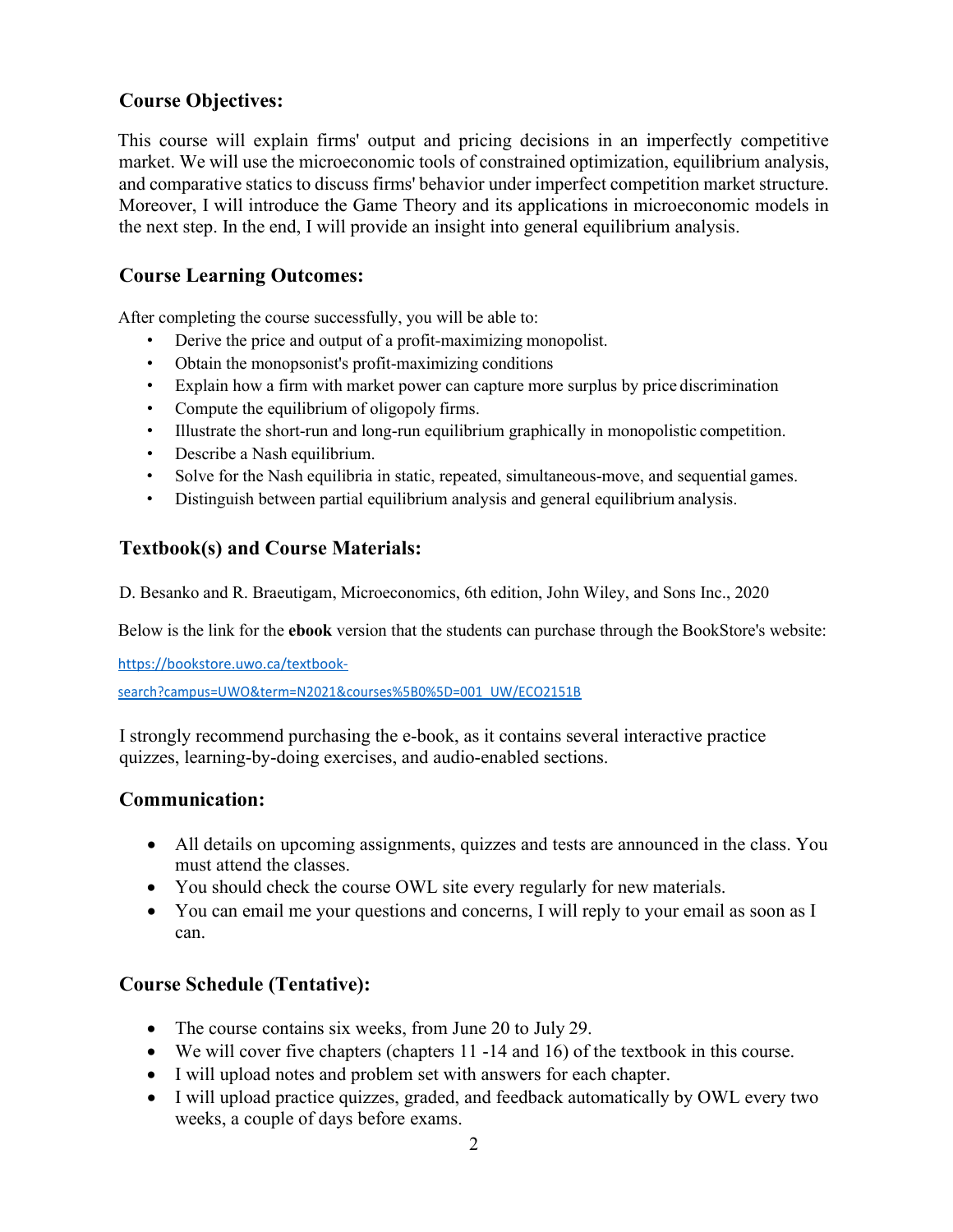| Week / Date                   | <b>Task</b>                | <b>Chapter</b>   |
|-------------------------------|----------------------------|------------------|
| Week 1: June $20 -$ June $26$ |                            | Ch <sub>11</sub> |
| Week 2: June $27 -$ July 3    | Practice Quiz 1            | Ch <sub>12</sub> |
| Week 3: July $4 -$ July 10    | Midterm 1                  | Ch 13            |
|                               | (From Ch 11&12)            |                  |
| Week 4: July $11 -$ July 17   | Practice Quiz 2            | Ch 13 and 14     |
| Week 5: July $18 -$ July 24   | Midterm 2                  | Ch <sub>14</sub> |
|                               | From Ch $13\&$ part of 14) |                  |
| Week 6: July $25 -$ July 29   | Practice Quiz 3            | Ch16             |
| To Be Scheduled               | Final Exam                 | Cumulative       |

### **Assessments and Grading:**

We will have two midterm exams and a final for this course.

| Exam  | Opening time             | Coverage         | Weight |
|-------|--------------------------|------------------|--------|
| Mid 1 | 30 June $7:00 - 9:00$ pm | $Ch. 11-12$      | 25%    |
| Mid 2 | 14 July $7:00 - 9:00$ pm | Ch. 13-14        | 25%    |
| Final | To Be Scheduled          | Ch. 11-14 and 16 | $50\%$ |

All exams are in-person and paper-based.

## **Policy Regarding Missed Exams**

- approve their absence to receive accommodation. • Students who miss any assessment must follow Western University's procedures to
- • If you miss a midterm exam due to a valid reason approved by your academic counselor or SRA, the missed exam's weight will be allocated to Final exam.
- Students who have an approved absence from the final exam will write a makeup exam.
- The makeup final exam might not have the same format at the regularly scheduled final exam.

## **Professionalism, Privacy, and Copyright:**

- Students are expected to follow the **Student Code of Conduct.**
- All lectures and course materials, including slides, presentations, outlines, and similar materials, are protected by **copyright**. Students may take notes and make copies of course materials for their own educational purposes only.
- Students may not record lectures, reproduce (or allow others to reproduce), post or distribute lecture notes, assessments, or any other course materials publicly and/or for commercial purposes without the instructor's written consent.
- Recordings (audio or video) are not permitted without the explicit, written permission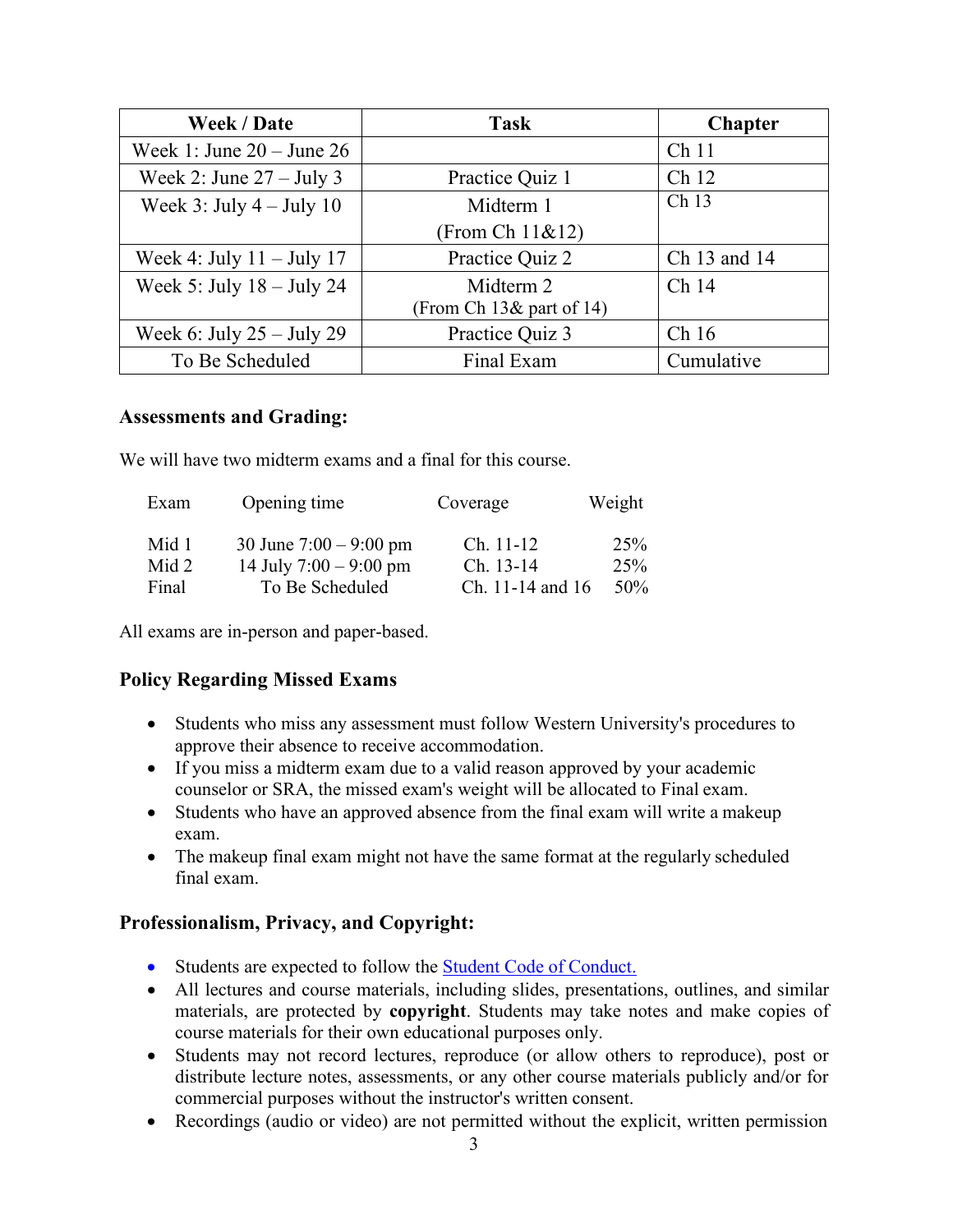of the instructor. Permitted recordings may not be distributed or shared.

- Students are expected to follow online etiquette expectations provided on OWL.
- Students will be expected to take an academic integrity pledge before some assessments*.*

## **Tips on How to Be Successful in this Class:**

Students in this course should understand the level of autonomy and self-discipline required to be successful.

- Keep attending all classes. Take notes in the class.
- • Make it a daily habit to log onto OWL to ensure you have seen everything posted to help you succeed in this class.
- Follow weekly checklists created on OWL to help you stay on track.
- Connect with others. Try forming an online study group and meet every week for study and peer support.
- Do not be afraid to ask questions. If you have questions or are struggling with a topic, check the online discussion boards or contact me.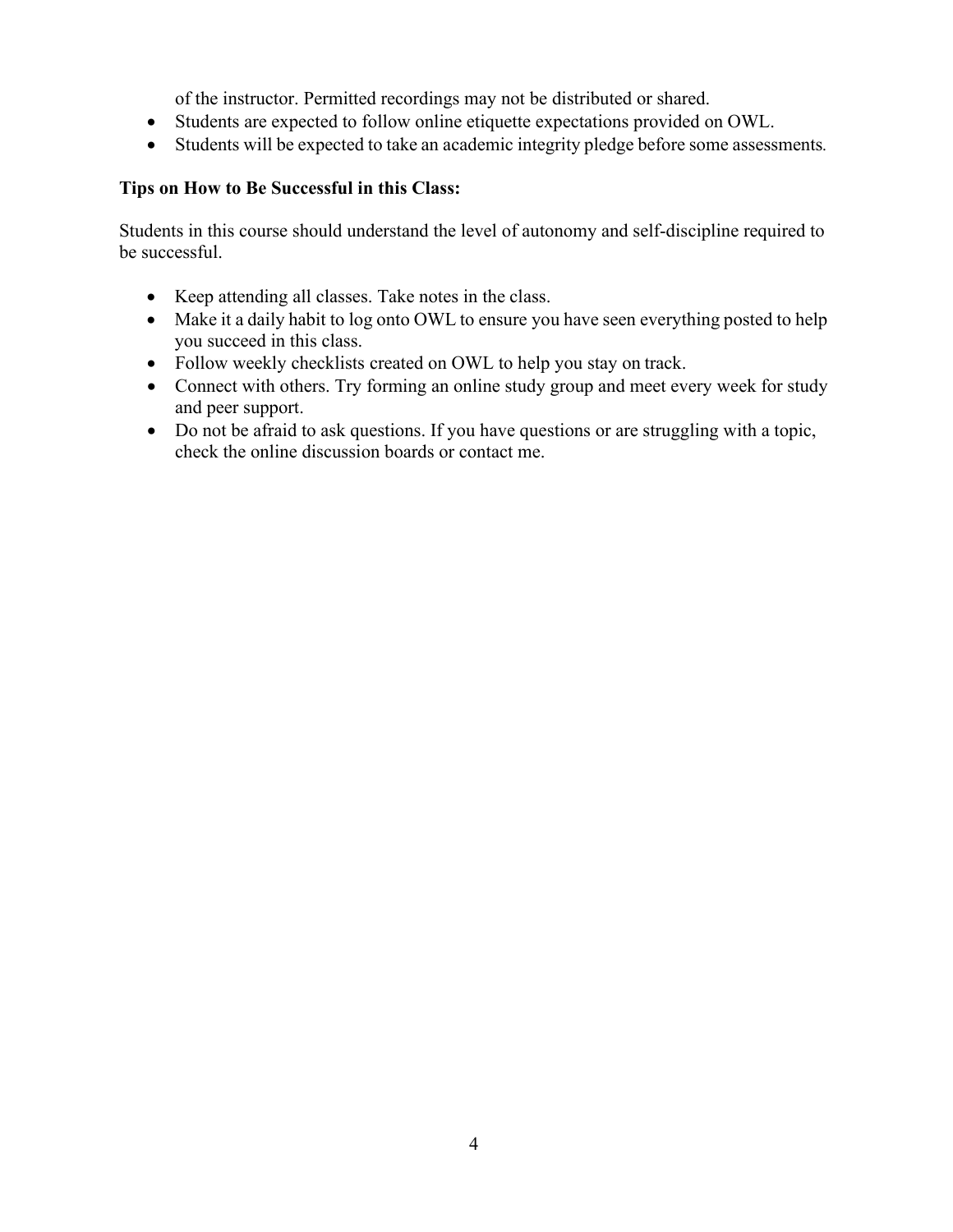### **Please Note**

## **Department & University Policies for Summer 2022**

 Students should also check their registration to ensure they are enrolled in the correct courses. The University expects all students to take responsibility for their own Academic Programs.

- 1. **Guidelines, policies, and your academic rights and responsibilities** are posted online in the current Western Academic Calendar at: [http://westerncalendar.uwo.ca.](http://westerncalendar.uwo.ca/) Claiming that "you didn't know what to do" is not an acceptable excuse for not following the stated policies and procedures.
- **2.** Students must familiarize themselves with the **"Rules of Conduct for Examinations"**  [http://www.uwo.ca/univsec/pdf/academic\\_policies/exam/administration.pdf.](http://www.uwo.ca/univsec/pdf/academic_policies/exam/administration.pdf)
- 3. **Cheating as an academic offence:** Students are responsible for understanding what it means to "cheat." The Department of Economics treats cheating incidents very seriously and will investigate any suspect behavior. Students found guilty will incur penalties that could include a failing grade or being barred from future registration in other Economics courses or programs. The University may impose further penalties such as suspension or expulsion.
- 4. **Plagiarism:** Students must write their essays and assignments in their own words. When taking an idea/passage from another author, it must be acknowledged with quotation marks where appropriate and referenced with footnotes or citations. Plagiarism is an academic offence (see Scholastic Discipline for Undergraduate Students in the Western Calendar at [http://westerncalendar.uwo.ca/PolicyPages.cfm?Command=showCategory&PolicyCategor](http://westerncalendar.uwo.ca/PolicyPages.cfm?Command=showCategory&PolicyCategoryID=1&SelectedCalendar=Live&ArchiveID&Page_20)  [yID=1&SelectedCalendar=Live&ArchiveID=#Page\\_20\)](http://westerncalendar.uwo.ca/PolicyPages.cfm?Command=showCategory&PolicyCategoryID=1&SelectedCalendar=Live&ArchiveID&Page_20).Western University uses software to check for plagiarism and students may be required to electronically submit their work. Those found guilty will be penalized as noted in point 3.
- 5. It is a Department of Economics policy that **NO** assignments be dated, stamped or accepted by staff. Students must submit assignments to the instructor.
- **6. Appeals**: University policies and procedures for appealing a mark can be found in the Student Academic Appeals section in the current Western Academic Calendar at: [http://westerncalendar.uwo.ca/PolicyPages.cfm?Command=showCategory&PolicyCategor](http://westerncalendar.uwo.ca/PolicyPages.cfm?Command=showCategory&PolicyCategoryID=1&SelectedCalendar=Live&ArchiveID&Page_14)  [yID=1&SelectedCalendar=Live&ArchiveID=#Page\\_14.](http://westerncalendar.uwo.ca/PolicyPages.cfm?Command=showCategory&PolicyCategoryID=1&SelectedCalendar=Live&ArchiveID&Page_14) **Please note the relevant deadlines.**

Department of Economics procedures for appealing a mark can be found here: https://economics.uwo.ca/undergraduate/program\_counselling/responsibilities\_policies.ht [ml#appeals. T](https://economics.uwo.ca/undergraduate/program_counselling/responsibilities_policies.html#appeals)he Department will not consider an appeal unless an attempt has been made to settle the matter with the instructor first. Students who remain dissatisfied with the outcome may proceed to submit an appeal to  $e_{\text{conugrd}}(\hat{a}_{\text{uwo.ca.}})$  Please follow the instructions and use the appeal form shown in the above link.

7. **Systematic adjustments of a class grade distribution** (either up or down) can occur in Economics courses. The fact that grades have been adjusted is **not** grounds for an appeal.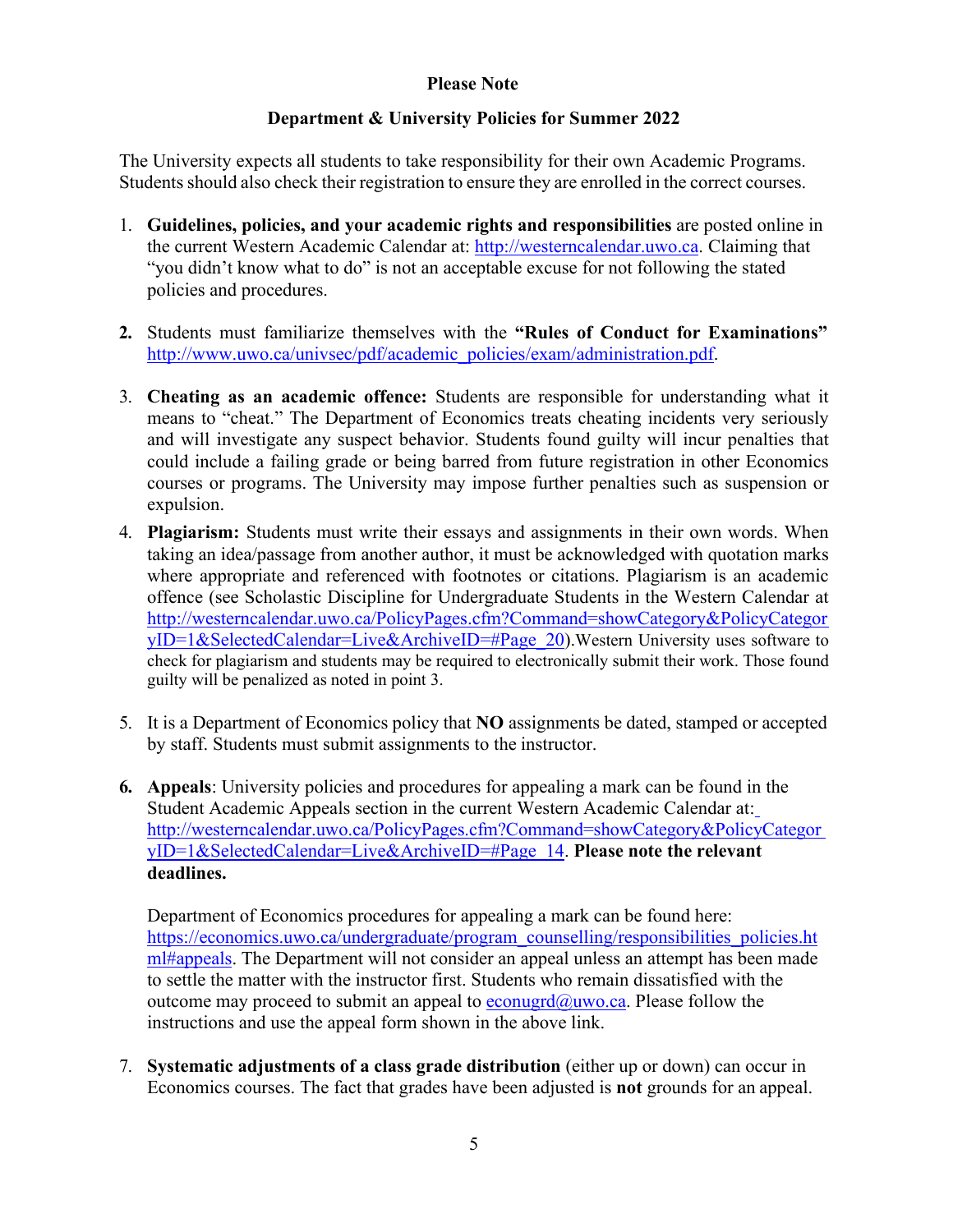8. Note the following **add and drop deadlines**:

| Deadline to add a course:  | Friday, June 24th |
|----------------------------|-------------------|
| Deadline to drop a course: | Monday, July 18th |

#### **Policy Regarding Makeup Tests and Final Examinations**

Faculty of Social Science policy states that oversleeping or misreading an exam schedule is NOT grounds for a makeup. This rule applies to midterm and final exams in the Department of Economics.

### **Policies Regarding Academic Accommodation**

- The Faculty of Social Science's policies on academic accommodation are found at [https://counselling.ssc.uwo.ca/procedures/academic\\_consideration.html](https://counselling.ssc.uwo.ca/procedures/academic_consideration.html)
- accessibility challenges should work with Accessible Education (formerly SSD, • **Accommodation for Students with Disabilities:** Students with disabilities or see http://academicsupport.uwo.ca/accessible education/index.html), which provides recommendations for accommodation based on medical documentation or psychological and cognitive testing. The accommodation policy can be found here[:](https://www.uwo.ca/univsec/pdf/academic_policies/appeals/Academic%20Accommodation_disabilities.pdf)  [Academic Accommodation for Students with Disabilities.](https://www.uwo.ca/univsec/pdf/academic_policies/appeals/Academic%20Accommodation_disabilities.pdf)
- **Rewriting Exams and Retroactive Reweighting are NOT Permitted:** Students who proceed to write a test or examination must be prepared to accept the mark. Rewriting tests or examinations, or retroactive reweighting of marks, is **not** permitted. Self-Reported Absences cannot be used once a student has proceeded to start to write a test or exam.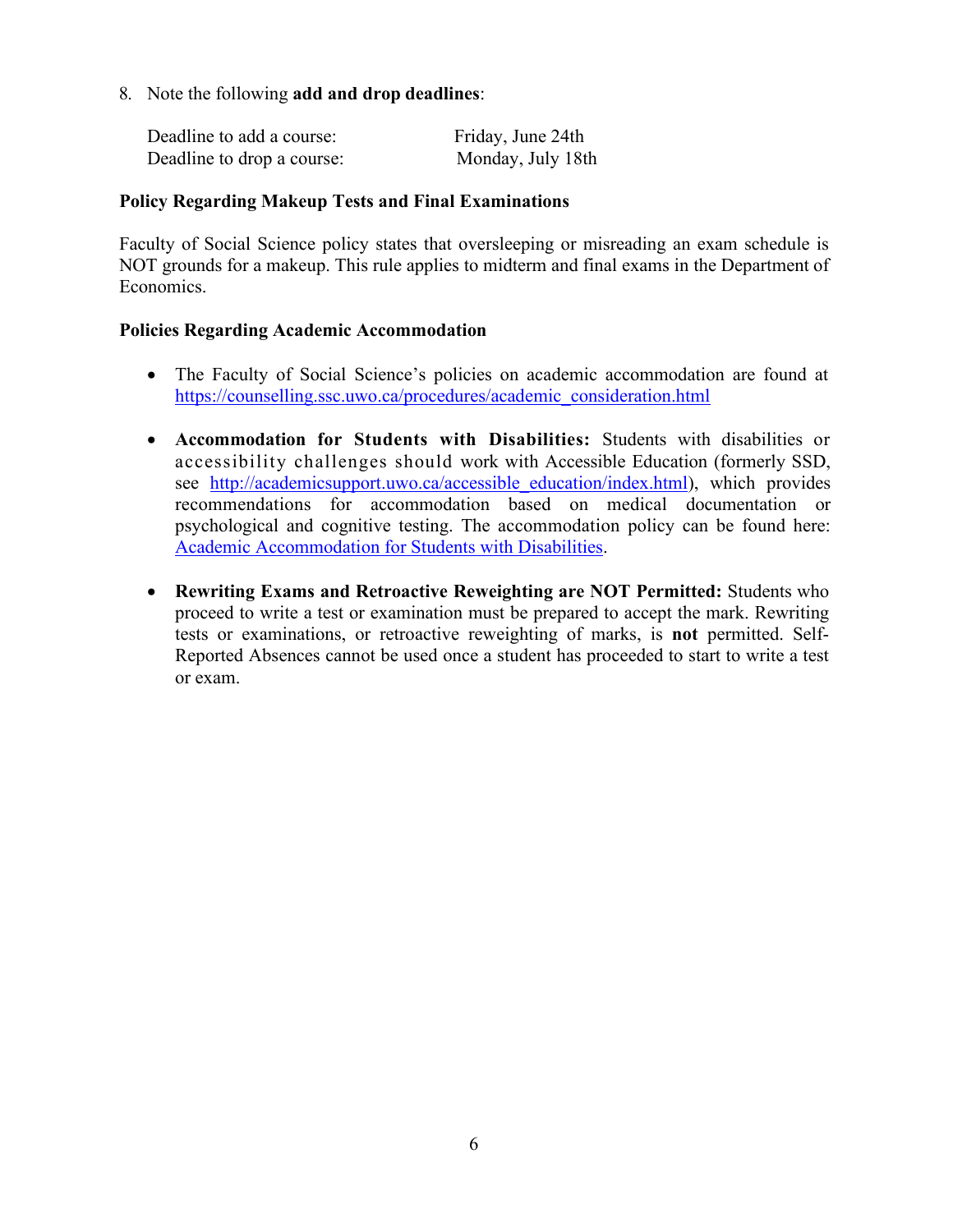- is missed due to an absence of no more than 48 hours in duration, and the assessment for Students are expected to contact their instructors within 24 hours of the end of the period of the self-reported absence, unless noted otherwise on the syllabus. Students are not able • **Self-Reported Absences:** Students will have one opportunity during summer term to receive academic consideration if they self-report a missed assessment using the online self-reported absence portal, provided the following conditions are met: the assessment which consideration is being sought is worth 30% or less of the student's final grade. to use the self-reporting option in the following circumstances:
	- for exams scheduled by the Office of the Registrar (e.g., final exams)
	- absence of a duration greater than 48 hours
	- assessments worth more than 30% of the student's final grade
	- if the student has opened or started the test or exam
	- • if a student has already used the self-reporting portal twice during the fall/winter terms

 are encouraged to contact their Faculty academic counselling office for more information of an absence. University policy is that students must communicate with their instructors and procedures may result in denial of academic accommodation and a grade of zero. If the conditions for a Self-Reported Absence are *not* met, students will need to provide a Student Medical Certificate (SMC) if the absence is medical or provide appropriate documentation if there are compassionate grounds for the absence in question. Students about the relevant documentation. It is strongly recommended that students notify the instructor as soon as possible, ideally before the assessment, when they become aware no later than 24 hours after the end of the period covered by the SMC or immediately upon their return from their documented absence. Failure to follow University policy

- **Self-Isolation Reporting Tool**: Students who are required to self-isolate due to COVID- 19 should complete the Self-Isolation Reporting Tool (SIRT). By using this, students are this tool is intended for self-isolation due to COVID-19 only and those who complete this form will be expected to remain off-campus for at least five days. Students are expected to contact their instructors within 24 hours of the end of the period of their self-isolation period, unless noted otherwise on the syllabus. attesting that they must self-isolate as a result of direction obtained from a COVID-19 Self-Assessment. The information entered on this tool will be used by Academic Counselling to assess your need for academic considerations. Students should note that
- receive documentation directly from a student, whether in support of an application for  **submitted to the Academic Counselling office of a student's Home Faculty.**  • **Documentation for Accommodation:** Individual instructors are not permitted to consideration on medical grounds or for other reasons. **All required documentation for absences that are not covered by the Self-Reported Absence Policy must be**
- [Policy on Academic Consideration for Student Absences -](https://www.uwo.ca/univsec/pdf/academic_policies/appeals/accommodation_illness.pdf) Undergraduate Students i[n](https://www.uwo.ca/univsec/pdf/academic_policies/appeals/accommodation_illness.pdf)  • **Western University policy on Consideration for Student Absence** is available here[:](https://www.uwo.ca/univsec/pdf/academic_policies/appeals/accommodation_illness.pdf)  [First Entry Programs.](https://www.uwo.ca/univsec/pdf/academic_policies/appeals/accommodation_illness.pdf)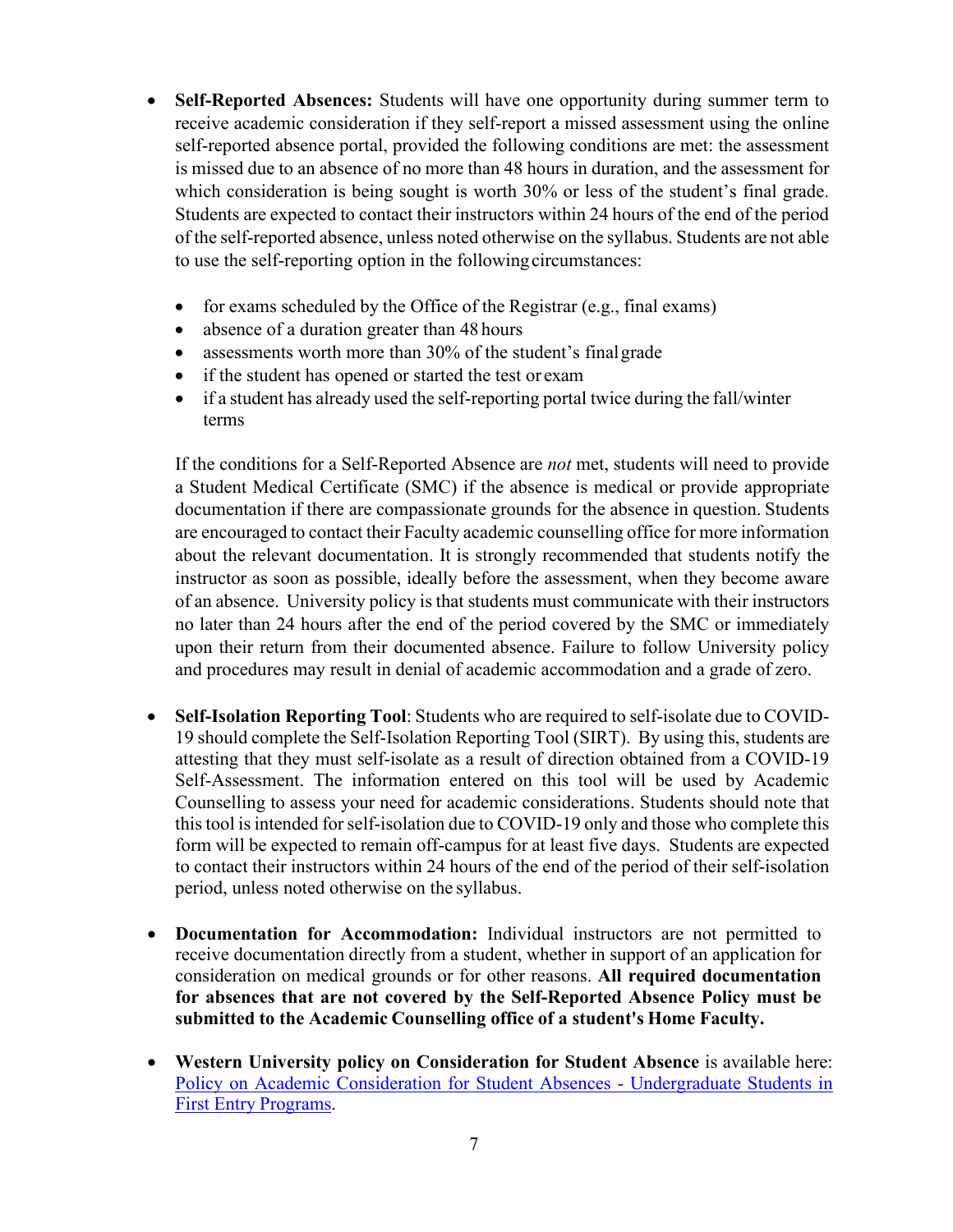- **Student Medical Certificate (SMC):** This form is available here: [http://www.uwo.ca/univsec/pdf/academic\\_policies/appeals/medicalform.pdf](http://www.uwo.ca/univsec/pdf/academic_policies/appeals/medicalform.pdf)
- be affected by a religious observance. Additional information is given in the Western • **Religious Accommodation:** Students should consult the University's list of recognized religious holidays and should give reasonable notice in writing, prior to the holiday, to the Instructor and an Academic Counsellor if their course requirements will [Multicultural Calendar.](https://multiculturalcalendar.com/ecal/index.php?s=c-univwo)

 inadequate use of online course materials. Instructors who intend to make use of this policy will notify the student in advance. **Policy Regarding Class Attendance and Engagement:** If the instructor deems a student's attendance or engagement in the class to be unsatisfactory, that student may be prohibited from writing the final examination. Examples of unsatisfactory class engagement include frequent absences from an in-person or synchronous online class, lack of assignment submissions, and

**Statement on Mental Health and Support Services:** Students under emotional/mental distress should visit https://uwo.ca/health/mental wellbeing/ for more information and a complete list of resources on how to obtain help.

 on the details should the need arise. **Statement on Remote Proctoring:** While Western intends to hold most classes, mid-terms and finals in-person, the London-Middlesex Health unity may require western to teach in a remote format. If this occurs, all assessments will be done remotely and may involve the use of remote proctoring software (i.e., Proctorio, ProctorTrack). Instructors will provide information

- . The Department will not consider an appeal unless an attempt has been made to settle the matter with the instructor first. Students who remain dissatisfied with the outcome may proceed to submit an appeal to [econugrd@uwo.ca.](mailto:econugrd@uwo.ca) Please follow the instructions and use the appeal form shown in the above link.
- Economics courses. The fact that grades have been adjusted is **not** grounds for an appeal. 7. **Systematic adjustments of a class grade distribution** (either up or down) can occur in

| <b>Session</b>               | <b>Deadline to Add a Course</b> |
|------------------------------|---------------------------------|
| Distance Studies             | Friday May 7, 2021              |
| Intersession                 | Tuesday May 11, 2021            |
| Summer Evening (first term)  | Friday May 7, 2021              |
| Summer Evening (second term) | Friday June 28, 2021            |

#### 8. Note the following **add and drop deadlines**:

| <b>Session</b>               | <b>Deadline to Drop a Course</b> |
|------------------------------|----------------------------------|
| Distance Studies             | Monday June 7, 2021              |
| Intersession                 | Monday May 31, 2021              |
| Summer Evening (first term)  | Monday May 31, 2021              |
| Summer Evening (second term) | Monday July 12, 2021             |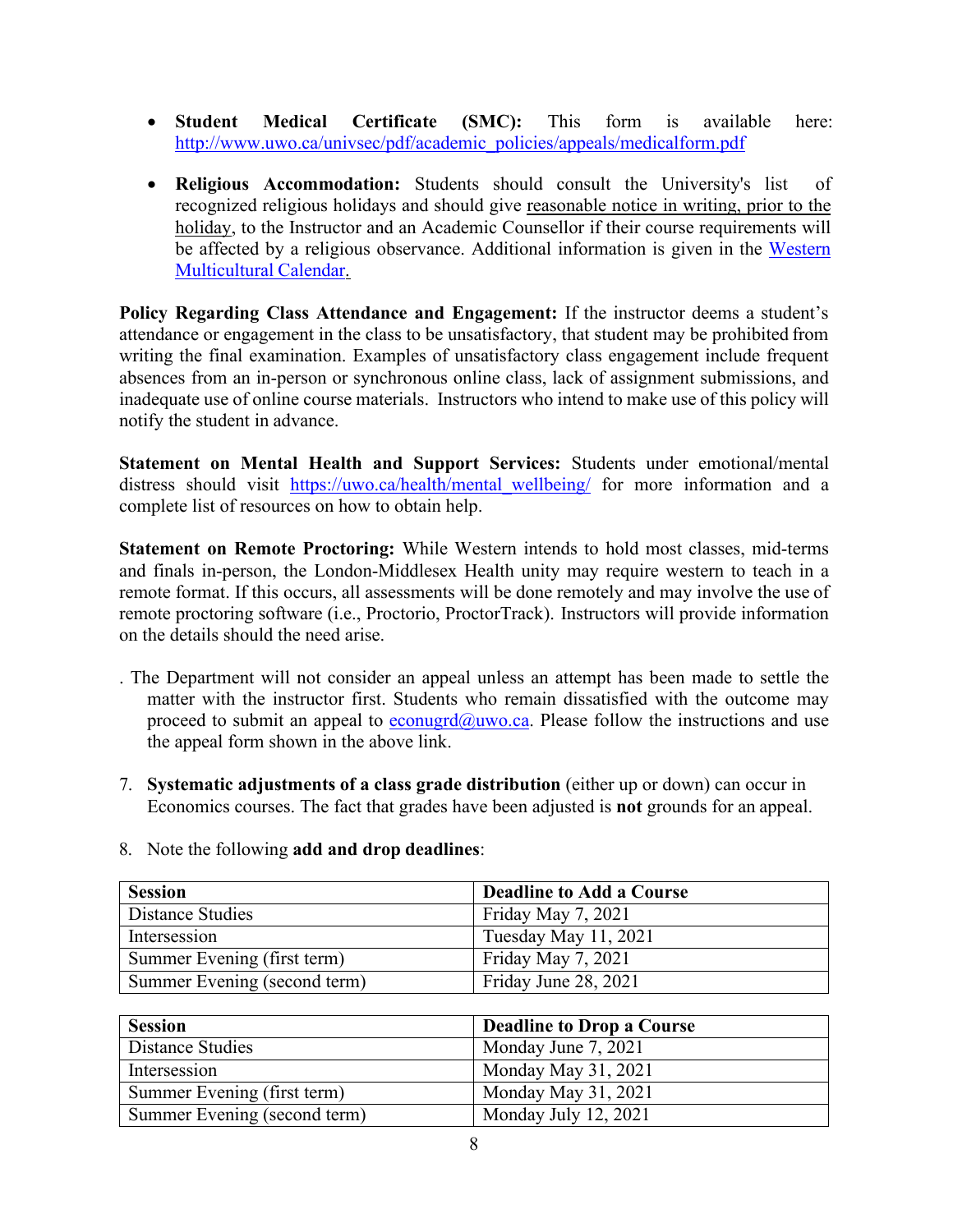## **Policy Regarding Makeup Tests and Final Examinations**

Faculty of Social Science policy states that oversleeping or misreading an exam schedule is NOT grounds for a makeup. This rule applies to midterm and final exams in the Department of Economics.

#### **Policies Regarding Academic Accommodation**

- The Faculty of Social Science's policies on academic accommodation are found at [http://counselling.ssc.uwo.ca/procedures/having\\_problems/index.html.](http://counselling.ssc.uwo.ca/procedures/having_problems/index.html)
- accessibility challenges should work with Accessible Education (formerly SSD, • **Accommodation for Students with Disabilities:** Students with disabilities or see [http://academicsupport.uwo.ca/accessible\\_education/index.html\)](http://academicsupport.uwo.ca/accessible_education/index.html), which provides recommendations for accommodation based on medical documentation or psychological and cognitive testing. The accommodation policy can be found here[:](https://www.uwo.ca/univsec/pdf/academic_policies/appeals/Academic%20Accommodation_disabilities.pdf)  [Academic Accommodation for Students with Disabilities.](https://www.uwo.ca/univsec/pdf/academic_policies/appeals/Academic%20Accommodation_disabilities.pdf)
- **Rewriting Exams and Retroactive Reweighting are NOT Permitted:** Students who proceed to write a test or examination must be prepared to accept the mark. Rewriting tests or examinations, or retroactive reweighting of marks, is **not** permitted. Self-Reported Absences cannot be used once a student has proceeded to start to write a test or exam.
- to receive academic consideration if they self-report a missed assessment using the online is missed due to an absence of no more than 48 hours in duration, and the assessment for Students are expected to contact their instructors within 24 hours of the end of the period of the self-reported absence, unless noted otherwise on the syllabus. Students are not able • **Self-Reported Absences:** Students will have one opportunity during the summer term self-reported absence portal, provided the following conditions are met: the assessment which consideration is being sought is worth 30% or less of the student's final grade. to use the self-reporting option in the following circumstances:
	- for exams scheduled by the Office of the Registrar (e.g., final exams)
	- absence of a duration greater than 48 hours
	- assessments worth more than 30% of the student's final grade
	- if the student has opened or started the test or exam
	- if a student has already used the self-reporting portal once during the summer term

 are encouraged to contact their Faculty academic counselling office for more information instructor as soon as possible, ideally before the assessment, when they become aware If the conditions for a Self-Reported Absence are *not* met, students will need to provide a Student Medical Certificate (SMC) if the absence is medical or provide appropriate documentation if there are compassionate grounds for the absence in question. Students about the relevant documentation. It is strongly recommended that students notify the